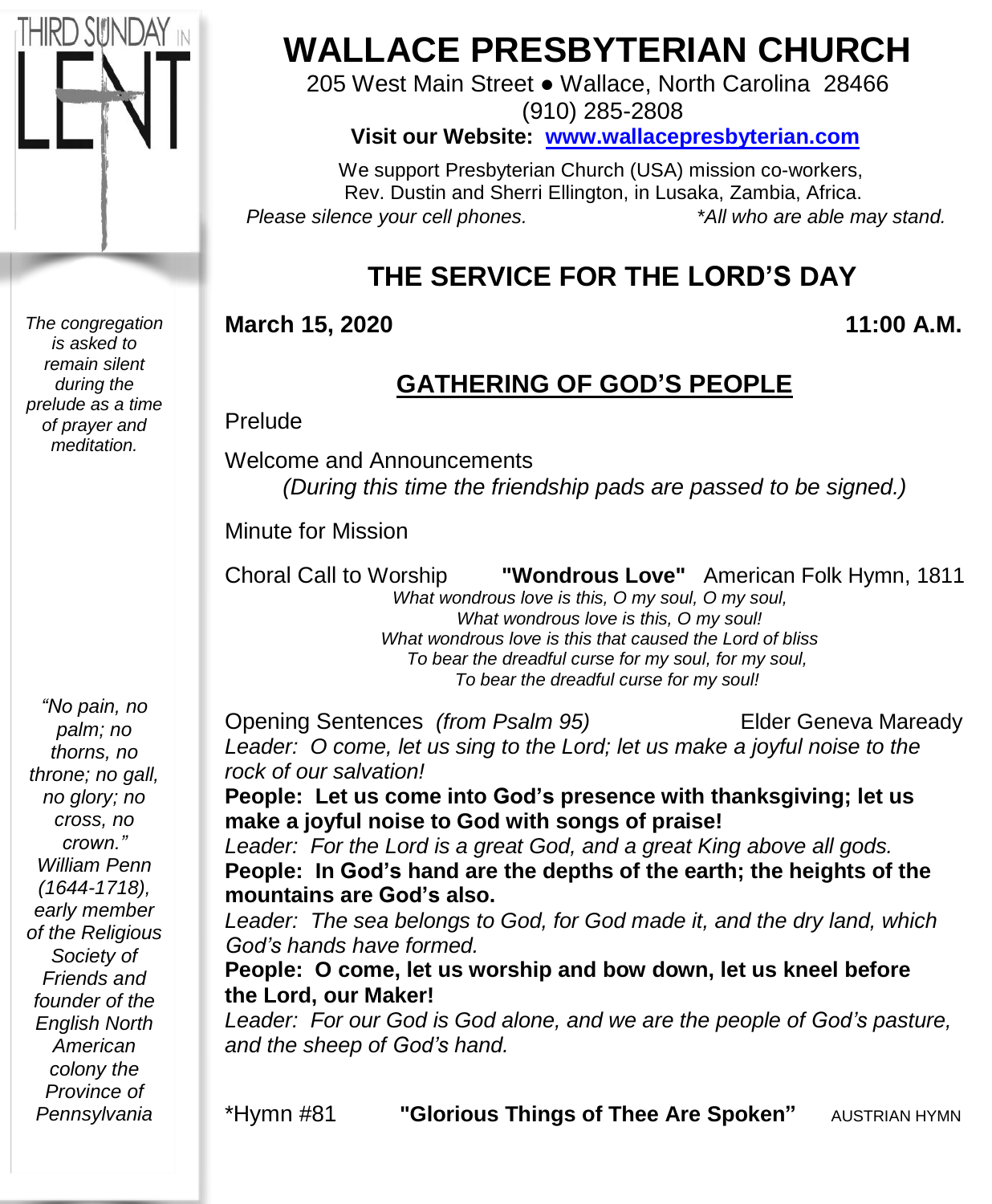

#### Unison Prayer of Confession

**Lord, you know who we are. You know everything we have done. We thirst for things that will never satisfy us. We commit ourselves to things that will never last. We worship things that will never bring salvation. Still, you offer us the gift of living water. Still, you offer us the gift of eternal life. Forgive us, O Lord, and give us this living water, so that we may never thirst again.**

\*Responsive Assurance of Pardon *Leader: This is the good news of God's grace: Though we were sinners, Christ died for us.*

**People: Though we were enemies of God, God loved us.** *Leader: Once we were lost and dead—now Christ has become our life and salvation.*

**All: In Jesus Christ, we are forgiven.**

\*Gloria Patri **Glory Be to the Father Glory be to the Father, and to the Son, and to the Holy Ghost; as it was in the beginning, is now, and ever shall be, world without end. Amen, amen.**

#### **PROCLAIMING GOD'S WORD**

Children's Sermon Elder Carol Steen

Anthem "**The Garden Path"** Joseph M. Martin, 2006

*"The cross is never simply a matter of suffering, but a matter of suffering and rejection for the sake of Jesus Christ, not for the sake of some other arbitrary behavior or confession." Dietrich Bonhoeffer (1906-1945) German pastor and theologian, martyred by the Nazis*

*Along the garden path, the Savior walked alone, praying to His Father, "Let Thy will be done." Surrounded by the night, He knelt in agony, knowing that the way of grace would lead to Calvary. Jesus walked His lonesome valley. He had to walk it by Himself. Nobody else could walk it for Him. He had to walk it by Himself. Along the garden path, the Shepherd asked his sheep, "Will you watch with Me awhile? The shadows fall so deep." Then walking on alone where only He could trod, the Savior climbed Mount Calv'ry to do the will of God. Jesus climbed His lonesome mountain. He had to climb it by Himself. Nobody else could climb it for Him. He had to climb it by Himself. Jesus walked the path of sorrows. He had to walk it by Himself. Nobody else could walk it for Him. He had to walk it by Himself.*

Prayer for Illumination

**Living God, through the reading of the Scriptures and by the power of your Spirit, may we hear for ourselves the good news, and believe, because of your Word, that Jesus Christ is the Savior of the world. Amen.**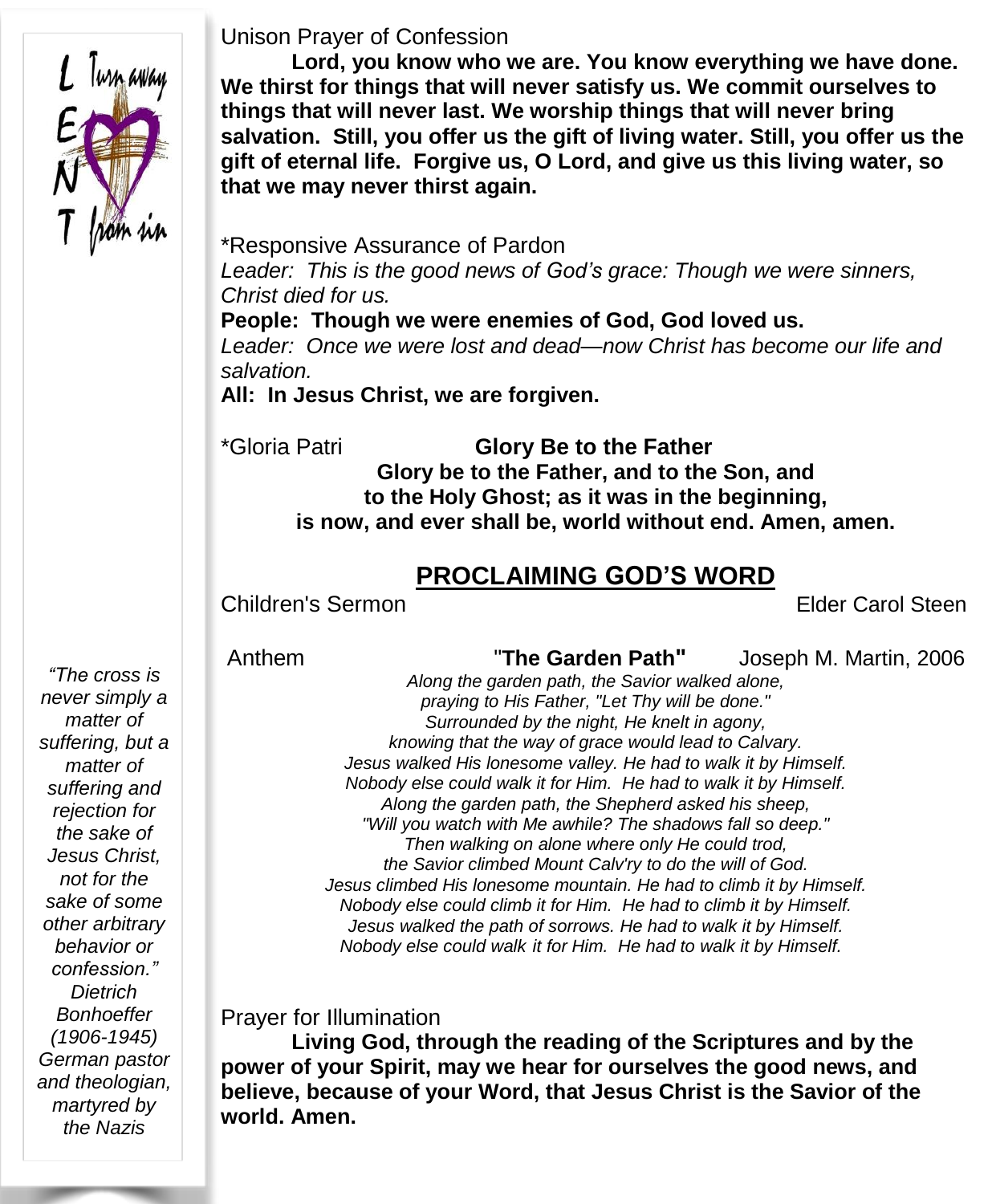|                                                                                                            | <b>Old Testament Lesson</b>            | Exodus 17:1-7                    | Elder Geneva Maready              |  |  |
|------------------------------------------------------------------------------------------------------------|----------------------------------------|----------------------------------|-----------------------------------|--|--|
| "Ho, everyone<br>who thirst,<br>come to the                                                                | *Hymn #65                              | "Guide Me, O Thou Great Jehovah" | $+$ Page 56<br><b>CWM RHONDDA</b> |  |  |
| waters; and<br>you that have<br>no money,                                                                  | Gospel Lesson                          | John 4:5-42                      | +Pages 864, 865                   |  |  |
| come, buy and<br>eat! Come,<br>buy wine and<br>milk without<br>money and<br>without price."<br>Isaiah 55:1 | Sermon                                 | "Unexpected Sources"             | Rev. Cynthia Williams             |  |  |
|                                                                                                            | A Time for Silent Reflection           |                                  |                                   |  |  |
|                                                                                                            | Pastoral Prayer with the Lord's Prayer |                                  |                                   |  |  |
|                                                                                                            | <b>GIVING THANKS TO GOD</b>            |                                  |                                   |  |  |
|                                                                                                            | Presentation of Tithes and Offerings   |                                  |                                   |  |  |
| "For by grace                                                                                              | <b>Offertory</b>                       |                                  |                                   |  |  |
| you have been<br>saved through                                                                             | *Doxology and Prayer of Dedication     |                                  |                                   |  |  |

*Praise God from whom all blessings flow; Praise Him all creatures here below; Praise Him above ye heavenly host; Praise Father, Son, and Holy Ghost. Amen.*

The Affirmation of Faith: The Apostles' Creed

**I believe in God the Father Almighty, Maker of heaven and earth. And in Jesus Christ his only Son our Lord; who was conceived by the Holy Ghost, born of the Virgin Mary, suffered under Pontius Pilate, was crucified, dead, and buried; he descended into hell; the third day he rose again from the dead; he ascended into heaven, and sitteth on the right hand of God the Father Almighty; from thence he shall come to judge the quick and the dead. I believe in the Holy Ghost; the holy catholic Church; the communion of saints; the forgiveness of sins; the resurrection of the body; and the life everlasting. Amen.**

| *Hymn #475                           | "Come, Thou Fount of Every Blessing"                                                       | <b>NETTLETON</b> |
|--------------------------------------|--------------------------------------------------------------------------------------------|------------------|
| *Benediction                         |                                                                                            |                  |
| <i>*Choral Benediction</i>           | "Were You There" African American Spiritual<br>Were you there when they crucified my Lord? |                  |
| $*$<br>$\mathbf{S}$ and $\mathbf{S}$ |                                                                                            |                  |

Postlude

\**All who are able may stand. +The page number in the pew Bible*

*"For by grace you have been saved through faith. And this is not your own doing; it is the gift of God." Ephesians 2:8*

٠

*"As Lent is the time for greater love, listen to Jesus' thirst . . . He knows your weakness. He wants only your love, wants only the chance to love you." Mother Teresa (Mary Teresa Bojaxhiu, 1910-1987), Albanian-Indian nun and missionary*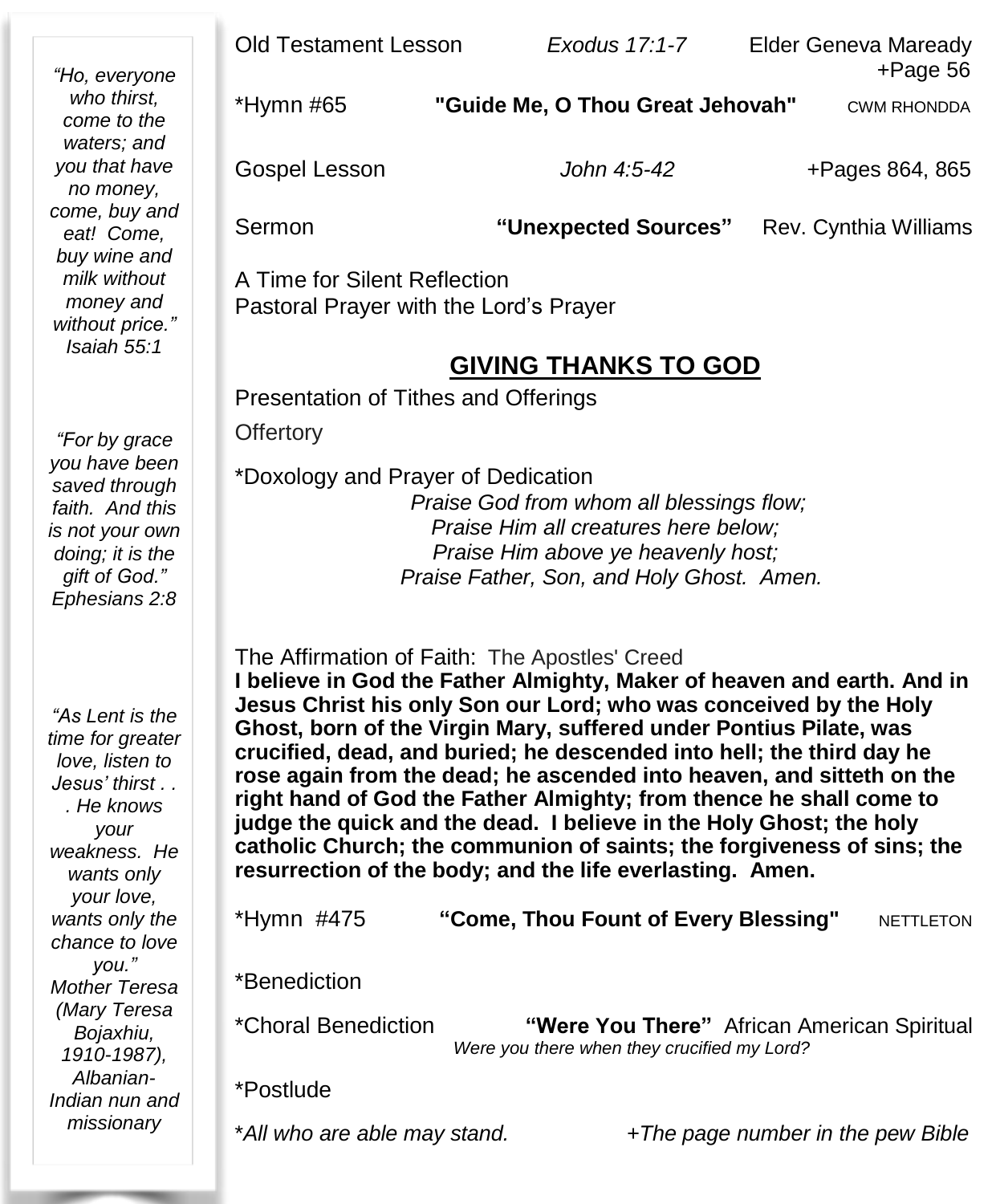



The Season of Lent begins on Ash Wednesday, February 26 and continues through Holy Saturday, April 11. This six week period before Easter provides us with the opportunity to reflect on the meaning of Jesus' life and teachings as we make our way toward Holy Week, Good Friday, and Easter Sunday. Here is a reading by William Arthur Ward for you to use during this Lenten Season. It is called "Keeping a Holy Lent."

*Fast from judging others; feast on Christ's dwelling in them. Fast from emphasis on differences; feast on the unity of life. Fast from apparent darkness; feast on the reality of life. Fast from thoughts of illness; feast on the healing power of God. Fast from words that pollute; feast on phrases that purify. Fast from discontent; feast on gratitude. Fast from anger; feast on patience. Fast from pessimism; feat on optimism. Fast from worry; feast on divine order. Fast from complaining; feast on appreciation. Fast from negatives; feast on affirmatives. Fast from unrelenting pressure; feast on unceasing prayer. Fast from hostility; feast on non-resistance. Fast from bitterness; feast on forgiveness. Fast from self-concern; feast on compassion for others. Fast from personal anxiety; feast on eternal truth. Fast from discouragement; feast on hope. Fast from facts that depress; feast on verities that uplift. Fast from lethargy; feast on enthusiasm. Fast from thoughts that weaken; feast on promises that inspire. Fast from shadows of sorrow; feast on the sunlight of serenity. Fast from idle gossip; feast on purposeful silence. Fast from problems that overwhelm; feast on prayer that strengthens.*





#### **FEED OUR HUNGRY CHILDREN/ BACKPACK MINISTRY OFFERING SUNDAY, MARCH 22**



This ministry is an offshoot of Duplin Christian Outreach Ministries and supplies weekend food for students in Duplin County Public Schools. Thank you for your generous support. Report from 7/31/19 -12/31/19: 5 schools served; 3,419 food packs distributed (210 bags of food per week); \$24,239 received from individuals and nineteen churches, businesses, and other groups.

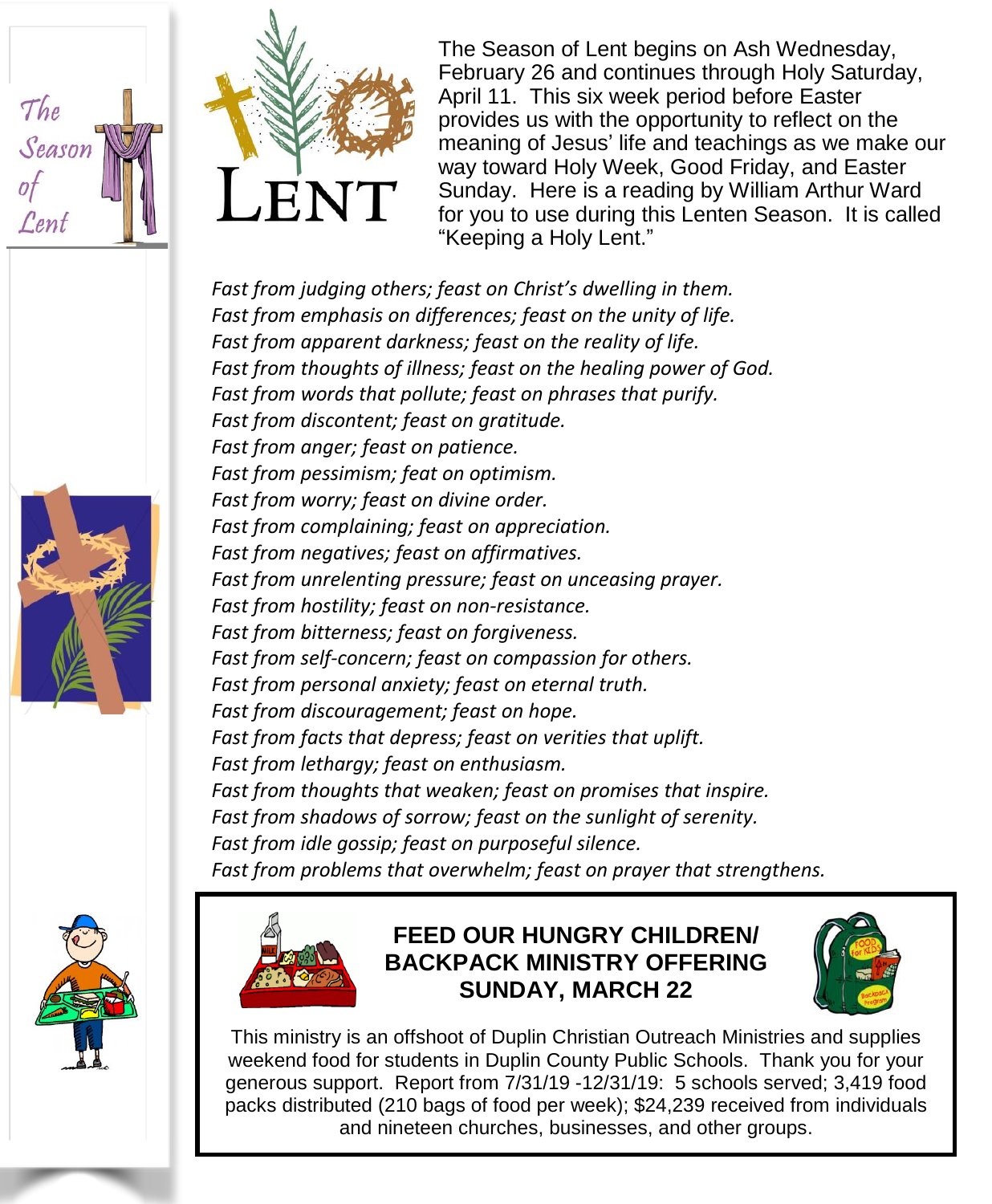| <b>WEEKLY CALENDAR</b> |                                                                             |  |  |  |  |  |
|------------------------|-----------------------------------------------------------------------------|--|--|--|--|--|
| Third Sunday in Lent   |                                                                             |  |  |  |  |  |
| $9:40$ am              | <b>Opening Assembly</b>                                                     |  |  |  |  |  |
| $10:00$ am             | <b>Sunday School</b>                                                        |  |  |  |  |  |
| $11:00$ am             | Worship/Rev. Cynthia Williams, preacher                                     |  |  |  |  |  |
| $1:00$ pm              | Disaster Recovery Group of Duplin County Meeting,<br><b>Fellowship Hall</b> |  |  |  |  |  |
| $6:15$ pm              | Presbyterians Dining Together, Mad Boar                                     |  |  |  |  |  |
|                        | No Bible Study                                                              |  |  |  |  |  |
| $6:00$ pm              | <b>Handbells</b>                                                            |  |  |  |  |  |
| $7:00$ pm              | <b>Choir Practice</b>                                                       |  |  |  |  |  |
|                        |                                                                             |  |  |  |  |  |

## **NOTES AND ANNOUNCEMENTS**

**\* We welcome Rev. Cynthia Williams** as our preacher today. Welcome back, Cyn!

#### **\* There will be no Wednesday morning Bible study this week.**

**\* Rev. Bill Goodnight, retired Presbyterian minister** who lives in Wallace, has agreed to be on call for pastoral care emergencies in Phil's absence following surgery. In the event of an emergency, first contact Cheryl Brinkley in the church office (285-2808 or cheryl@wallacepresbyterian.com) or Elder Hope Turnbull (910-284-2813 or hturnbull@murfam.com). Cheryl or Hope will then contact Rev. Goodnight. If you need to contact Rev. Goodnight after church office hours, call him at 910-890-0258 or contact him at **[WCG53@aol.com](mailto:WCG53@aol.com)**.

**\*Presbyterians Dining Together** will meet at the Mad Boar Restaurant on Monday, March 16, at 6:15 pm.

**\* Elder Jay Bender,** Ruling Elder in the Pollocksville Presbyterian Church, mayor of Pollocksville, and Chairperson of the Committee on Ministry of the Presbytery of Coastal Carolina will be our preacher next Sunday.

**\* THANK YOU** for your response to the Presbyterian Women's call for plastic bags, empty pill bottles, and soft drink lids. **March 15** will be the final day of the collection.

**\* A Heartfelt thanks** to the many people who helped with the landscape project at the front of the church a couple weeks ago or made donations to help fund the project. Our hard working "crew" did a great job....JJ and Jason Rouse, Patsy, Garrett, Hayes and Miller Ludlum, Susan Walters, Clay Blue, Brenda Long, Mike Croker, Dean and Gerri Hanson. Thanks to the Presbyterian Women who paid for the plants, to Jill and David Johnson of Johnson Nursery for the discount and design guidance, to Shirley Carlton for the sweet treats and to Sam Rose for all the pine straw. All of us now get to enjoy the new plants for years and years to come.



*The beautiful flowers in the sanctuary today are given to the Glory of God and in loving memory of Mack & Hilda Johnson by Kevin, Christy and Payton Johnson.*